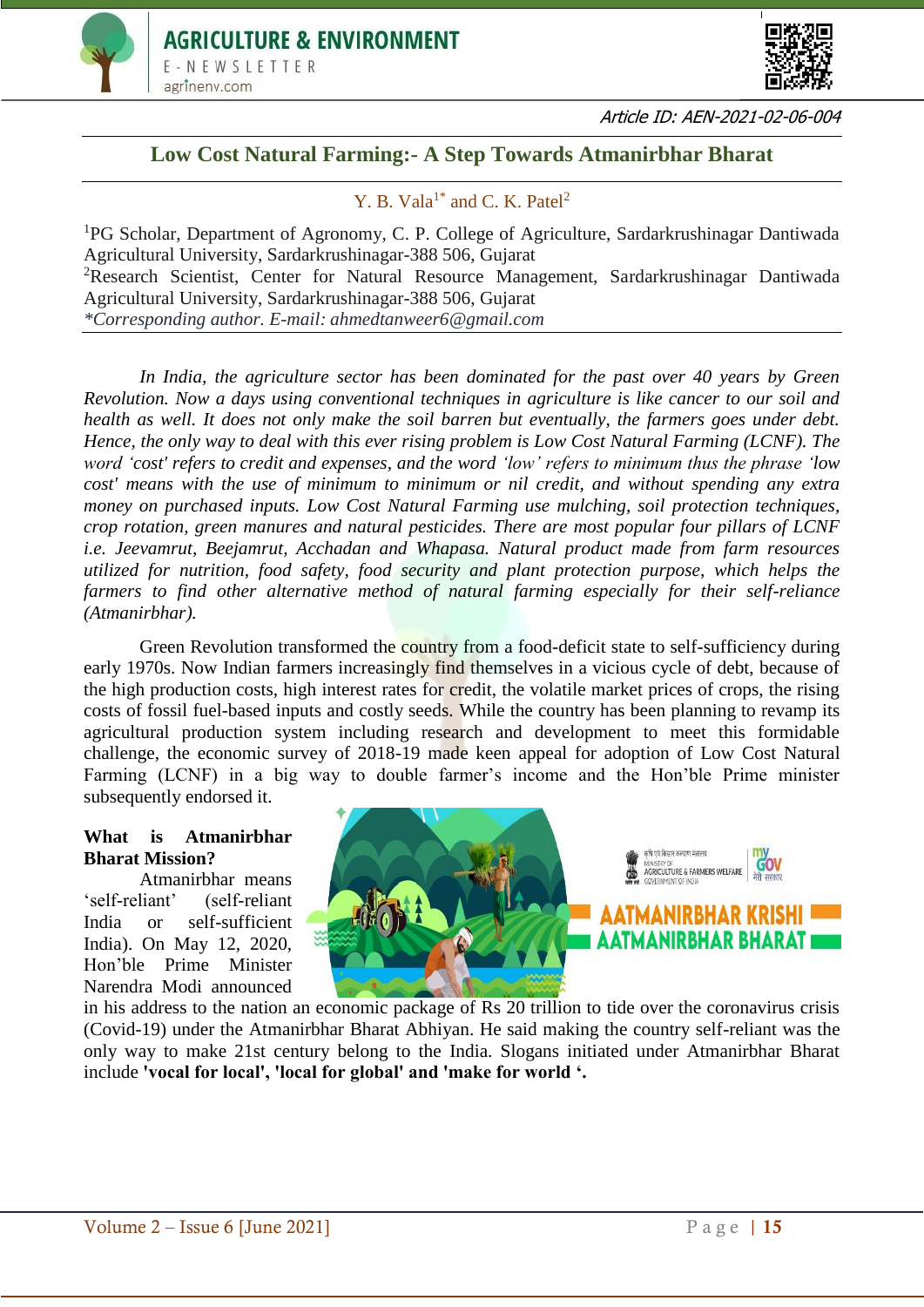



### **Atmanirbhar Krishi and Atmanirbhar Kisan**

Atmanirbhar Krishi and Atmanirbhar Kisan are important to achieve the goal of Atmanirbhar Bharat – hon Prime Minister Shri Narendra Modi, in his address to the Nation on the 74th Independence Day, New delhi. Despite lockdowns due to Covid-19 pandemic, only agricultural sector has performed better with 2.9% growth rate during 2019-20, as against 2.7% during 2018-19.

- Promoting integrated farming along with natural and organic farming is vital for Atmanirbhar Bharat Abhiyan - Shri Narendra Singh Tomar in Virtual 26<sup>th</sup> Meeting of ICAR Zonal Committee 30th *June, 2020, Krishi Bhawan, New Delhi.*
- Natural Farming is only one way to get immunity against covid-19 and make atmanirbhar kisan in atmanirbhar bharat - Shri Acharya devvrat (Guj governer).

#### **Low Cost Natural Farming (LCNF)**

Low Cost Natural Farming, as the name implies, is a method of farming where the cost of growing and harvesting plants is minimum to minimum or nil. This means that farmers need not purchase fertilizers and pesticides in order to ensure the healthy growth of crops. All inputs are to be locally resourced from the farm or around the village.

Low Cost Natural Farming is one such low-input, climate-resilient farming that inspires farmers to use low-cost and locally sourced and available inputs, eliminating the use of artificial/chemical fertilizers and industrial pesticides.

#### **Need of the Day?**

- Substantial losses from pests, diseases and weeds persist, despite billions of lbs. of pesticides are used annually.
- Sustainability in agriculture is one of the major concerns of humanity as on today.
- To find farming systems which works in harmony with nature rather against it.

# **LCNF - A Big Concept !!**

- An approach towards sustainability
- Expense-free farming
- Producing quality and poison-free food
- Agriculture without external input
- Reducing external Labour requirement
- Farming in tune with nature
- **EXECUTE:** Techniques of multi-crop cultivation for higher net income
- **Farming with minimum electricity and water consumption**
- Saving the farmers from suiciding themselves and leaving behind their families as beggars

#### **Salient Features of LCNF**

- $\triangleright$  Protecting soil fertility and soil health
- $\triangleright$  Maintaining the level of organic matter
- $\triangleright$  Encouraging biological activity in soils
- $\triangleright$  Providing nutrients through the microbial action
- $\triangleright$  Using legumes to fulfill the nitrogen requirements of the soil.
- $\triangleright$  Recycling organic matter like crop residues and manures
- $\triangleright$  Managing diseases, pests and weeds using techniques like natural predators, organic manuring, crop rotation, maintaining diversity, growing resistant varieties, etc.
- $\triangleright$  Effective livestock management by paying special attention to their nutrient requirements, housing, breeding, rearing, etc.

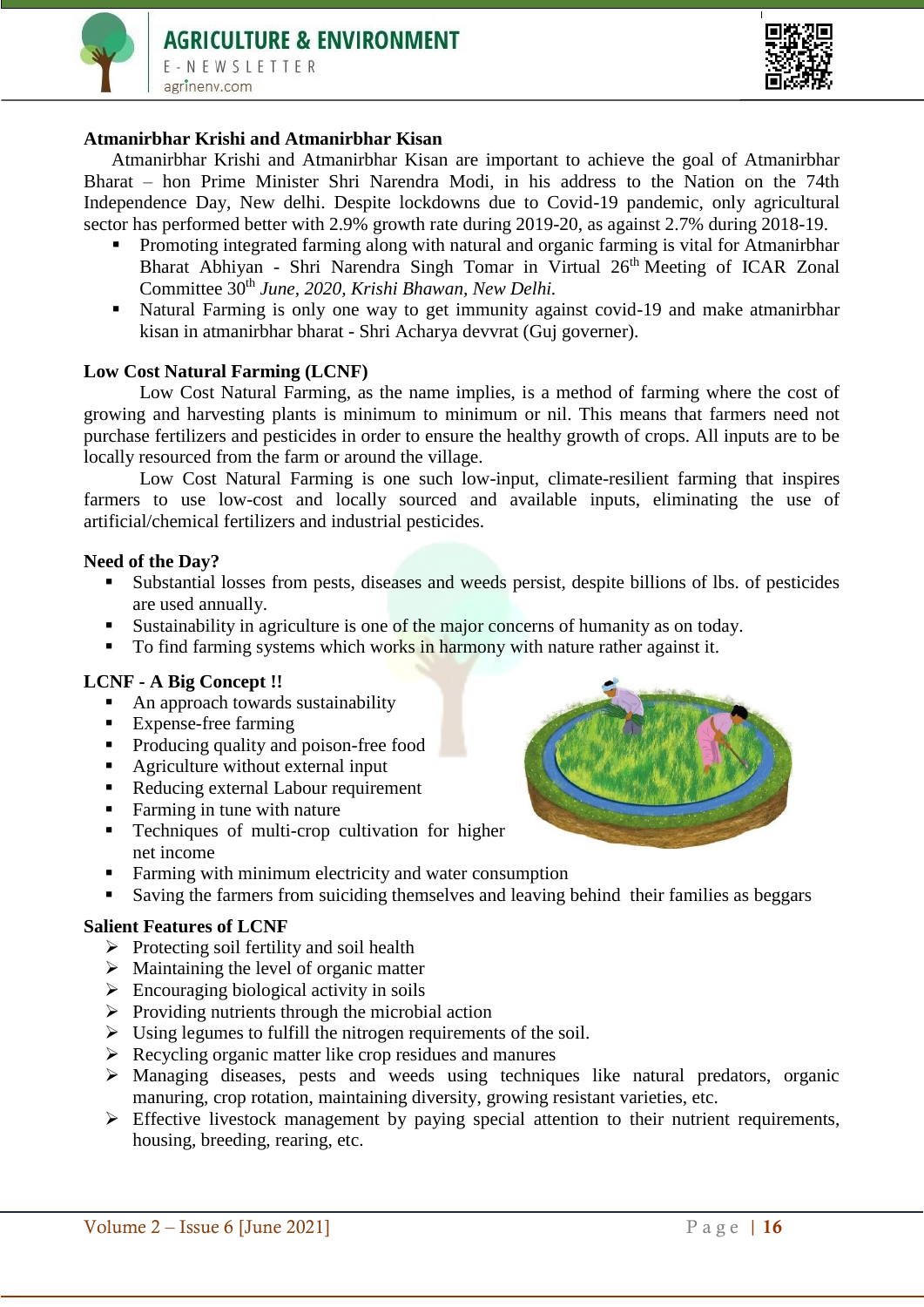



# **LCNF in India**

 $\triangleright$  Low Cost Natural Farming (LCNF) is a set of farming methods, and a grassroots peasant movement, which has spread to various states in India. It has attained wide success in southern India especially.





#### **Major Institutions that Support LCNF in India**

- 1. Isha sadhguru foundation.
- 2. The art of living foundation.
- 3. Karnataka Rajya Raitha Sangha.
- 4. Sony India private limited.

# **Implementing States of Low Cost Natural Farming**

- 1. Haryana 80 acres in Gurukul, Kurukshetra
- 2. Punjab 1000 acres
- 3. Karnataka 10 Agro climate zones
- 4. Andhra Pradesh 5.01 lakh acres
- 5. Himachal Pradesh Across the state

#### **Features of Low Cost Natural Farming**

According to Low Cost Natural Farming principles, crops get 98% of their supply of nutrients from the water, sunlight, and air. Moreover, the remaining 2% can be fulfilled by good quality with lots of favourable microorganisms.

- 1. **Soil microclimate:** The soil always covers an organic mulch, which forms humus and encourages good microorganisms.
- 2. **Desi Cow**: The farming system requires cow urine and cow dung obtained by only Indian breed cows. One gram of desi cow dung contains 300 to 500 crores of beneficial effective microbes.

# **How in LCNF we need no fertilizers?**

- *Bhumi Annapurna:* Means soil is rich with all nutrients for plants to grow.
- $\triangleright$  We should take only those we use and leave the rest from the crops to soil itself.
- $\triangleright$  Stop completely removing crop and burning down the crop remains.
- *Jeevamrut* **200 liters** per acre per month is enough as a culture to convert the soil.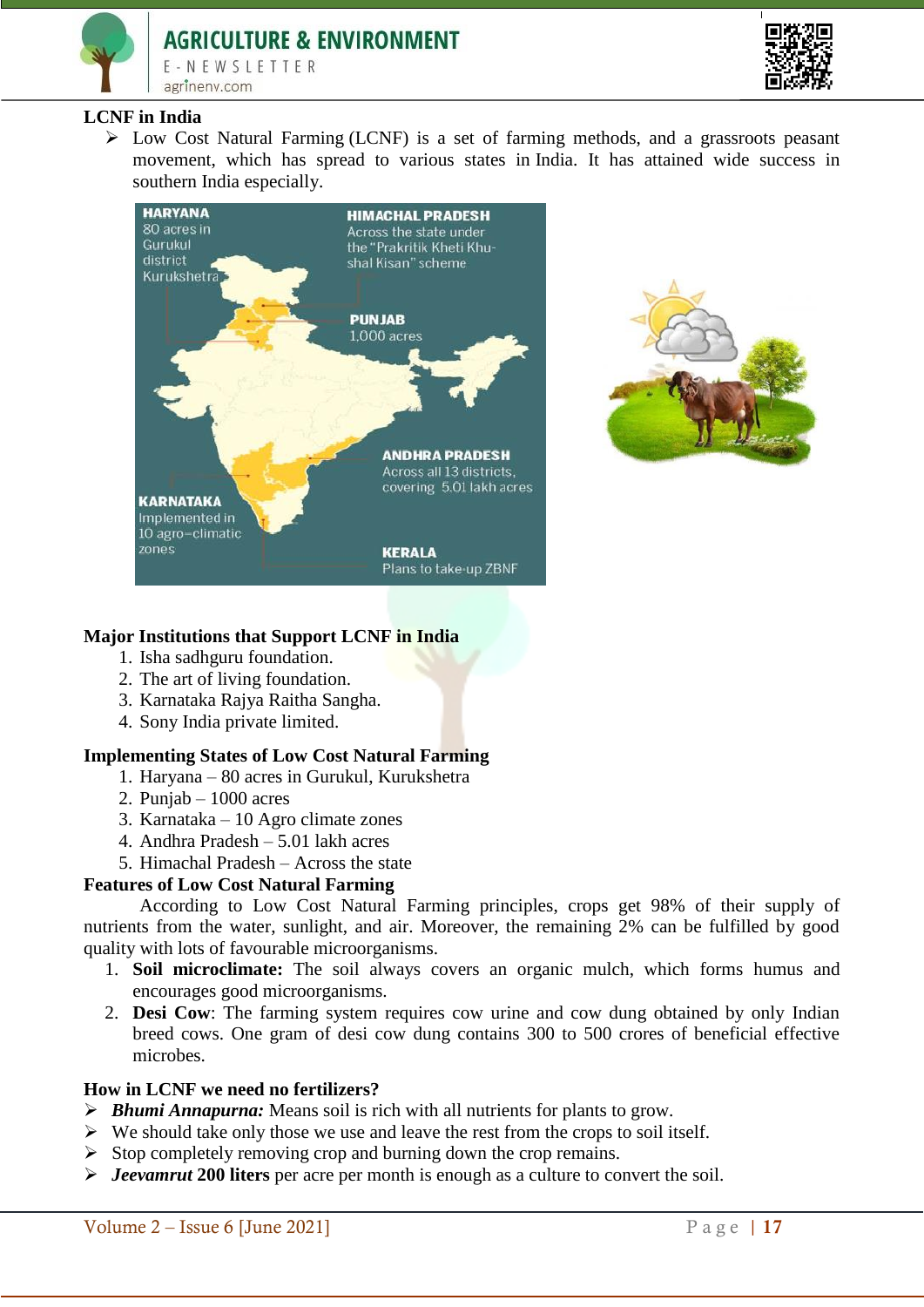# **AGRICULTURE & ENVIRONMENT**

E-NEWSLETTER agrineny.com

# **Why no need for weeding in LCNF?**

- $\triangleright$  Mulching in the field will stop the growth of weeds.
- $\triangleright$  Inter crops will replace the growth of weeds.
- $\triangleright$  Weeds are used for enriching the soil components.
- $\triangleright$  Plants do not compete for the food. They coexist and live in symbiosis.

# **Why we do not need pesticides and anti-infectants in LCNF?**

- $\triangleright$  Pests and infections will not come to infect a healthy crop.
- $\triangleright$  Even if infected, the healthy plant can have immunity to withstand their effect.
- Natural pest controls in the form of complementary crops and *Asthras* will help.
- Use of *desi* seeds strengthen the crops.

# **Four Pillars of LCNF:**

| <b>JIVAMRITA</b> / | <b>BIJAMRITA</b> / | <b>ACCHADAN /</b> | <b>WHAPASA/</b> |
|--------------------|--------------------|-------------------|-----------------|
| Jivamrut           | <b>Bijamrut</b>    | <b>Mulching</b>   | <b>Moisture</b> |

## *1) Jeevamrut***:**

*Jeevamrut* is an organic manure. This is fermented microbial culture, which is prepared by natural resources. *Jeevamrut* helps to increase the microbial activity in the soil .The 48 hrs. Fermentation process multiplies aerobic and anerobic bacteria present in the cow dung and urine, as they eat organic ingredients and a handful of undistributed soil acts as inoculate of native species of microbes and organisms. It can be applied through irrigation water or foliar spray. While transiting from conventional input-intensive agriculture, the application of *Jeevamrut* to the soils and plants is required only for the first three years because after that the system becomes self-sustaining.

#### *2) Beejamrut:*

This is an organic manure which is prepared from locally available natural resources for the propose of treatment for seeds, seedlings or any planting material. It reduces the possibility of seed infestation by pests and protects young roots from fungus, soil-borne diseases, and seed-borne diseases that generally affect the plants after monsoon. In the ingredients, the dung and urine from the indigenous breed cow act as a powerful fungicide, and anti-bacterial agent, respectively.

#### *3) Acchadana***/Mulching:**

There are three types of mulching.

- **Soil mulching:** It protects topsoil by avoiding tilling. It facilitates aeration, and promotes water retention.
- **Straw/Biomass mulching:** Application of dry organic matter (dead material of any living being) along with *Jeevamrut* will lead to decomposition and humus formation that will improve soil fertility.
- **Live mulching**: This suggests inter-cropping or mixed-cropping by combining monocots (those seedlings with one seed leaf like rice and wheat) with dicots (those seedlings with two seed leaves like legumes) in the same plot of land. This will create a symbiotic relationship because monocots will supply elements like potash, phosphate, and sulphur while dicots will work towards nitrogen fixation.

# *4) Whapasa***/Moisture:**

It is the condition where there are both air molecules and water molecules present in the soil. Thereby helping in reducing irrigation requirement. Mixture of 50% air and 50% water vapours in the cavities between two soil particles.

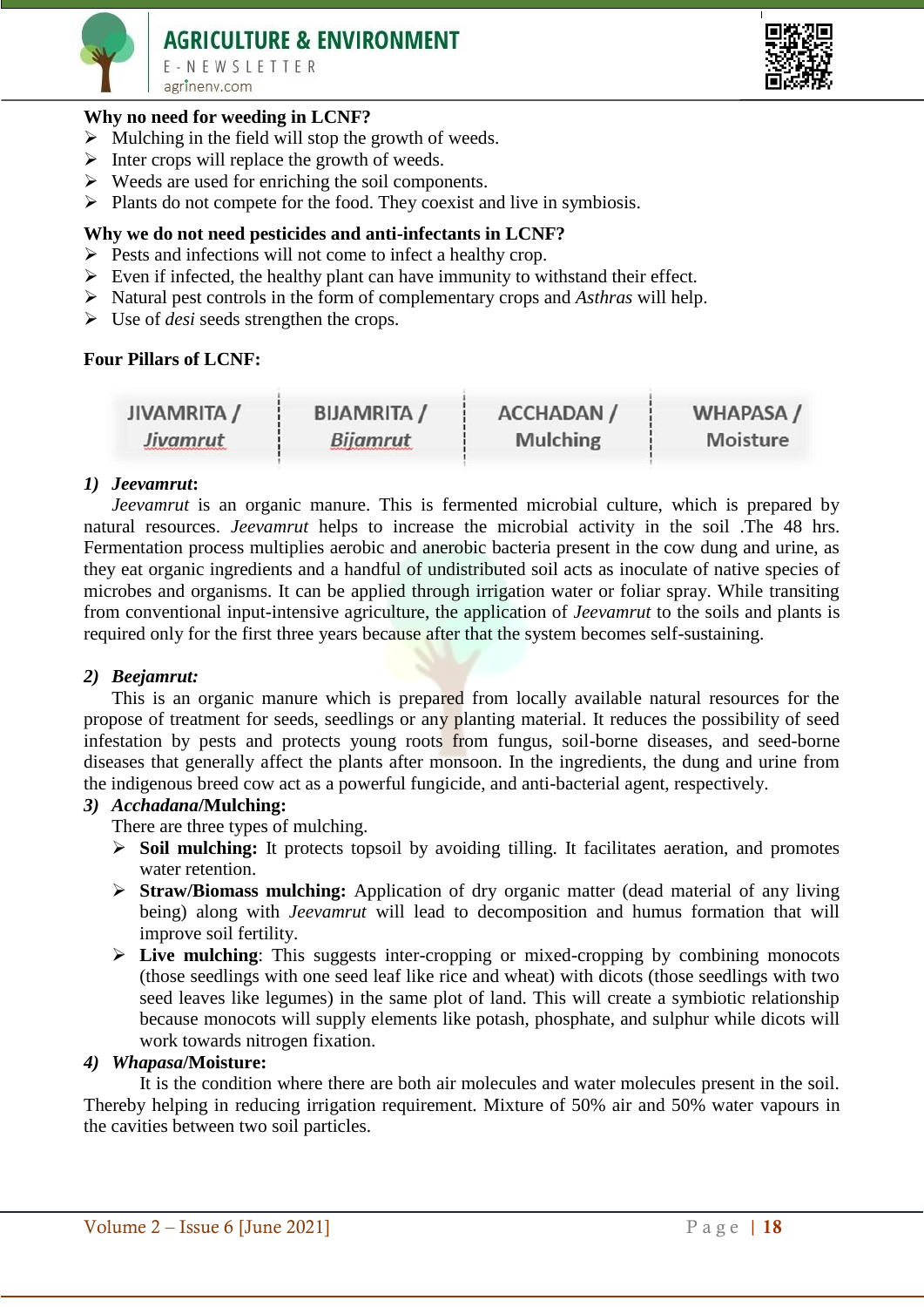



# **Different** *Asthras* **for pest management in LCNF:**

- **1)** *Agniastra-* This is the mixture of chilli, garlic, neem and cow urine (all available in house or locally) and used to control the insects (leaf roller, stem borer, fruit borer, pod borer).
- **2)** *Brahmastra* Mixture of several locally available plants like neem, guava, custard apple, pomegranate etc. with cow urine and it is used to spray over the leaves of the plants. It is used to control all of the sucking pests, pod borer, fruit borer etc.
- **3)** *Neemastra* Mixture of cow dung, urine, neem etc. and used against leaf sucking insects and mealy bugs.

### **Table-1: Cow based low cost natural farming practice for poor and small land holding farmers.**

| <b>Pesticides / Fungicides</b> | <b>Use</b>                                                                        |  |
|--------------------------------|-----------------------------------------------------------------------------------|--|
| Neemastra                      | To control sucking pests and small insects                                        |  |
| Agniastra                      | To control borers, caterpillars                                                   |  |
| <i>Brahmastra</i>              | To control leaves eating larvae                                                   |  |
| Fermented buttermilk           | To avoid and control all type of spots on leaves and fruits etc.                  |  |
| Asafoetida decoction           | To avoid and control bacterial diseases and best used for paddy<br>sheath blight. |  |

#### **Government Schemes and Initiatives to Support LCNF**

- $\checkmark$  In the context of the government's commitment to double farmers' income by 2022, GOI is promoting natural farming in country through dedicated schemes of Paramparagat Krishi Vikas Yojana (PKVY) and through Rashtriya Krishi Vikas Yojana (RKVY).
- $\checkmark$  NITI AYOG in a survey found out that the Zero Budget technique has resulted in an increase in the yields of crops like cotton by 11 per cent, paddy by 12 per cent, groundnut 23 per cent, and chilli 34 per cent at less than half the cost of cultivation in the year 2016-17.
- $\checkmark$  Addressing the United Nations conference on desertification (COP-14), our honorable Prime minister told the global community that India is focusing on Zero Budget Natural Farming (ZBNF).
- $\checkmark$  Finance Minister Nirmala Sitharaman has often mentioned how ZBNF will double farmers' income by going **["back to basics"](https://www.thehindu.com/business/budget/budget-2019-farmers-should-take-up-zero-budget-farming-says-nirmala-sitharaman/article28292499.ece)** in her budget speech.
- $\checkmark$  AP Government has decided to approach 60 lakh (6 million) farming households to adopt **"Climate Resilient Zero Budget Natural Farming (CRBZBNF)"** as a farming practice that believes in natural growth of crops without supplying any other external inputs.

# **Drawbacks of Low Cost Natural Farming:**

- $\checkmark$  There is no special market to sell
- $\checkmark$  Takes long conversion period
- $\checkmark$  It is practiced in fewer parts of India
- $\checkmark$  Slow to achieve results
- $\checkmark$  Difficult to convince customer that their produce is nutritious and pesticide free in order to command premium price and Finding consumer to sell at premium price is difficult
- $\checkmark$  The farming type is still under debate and not much scientific research is done still under evaluation